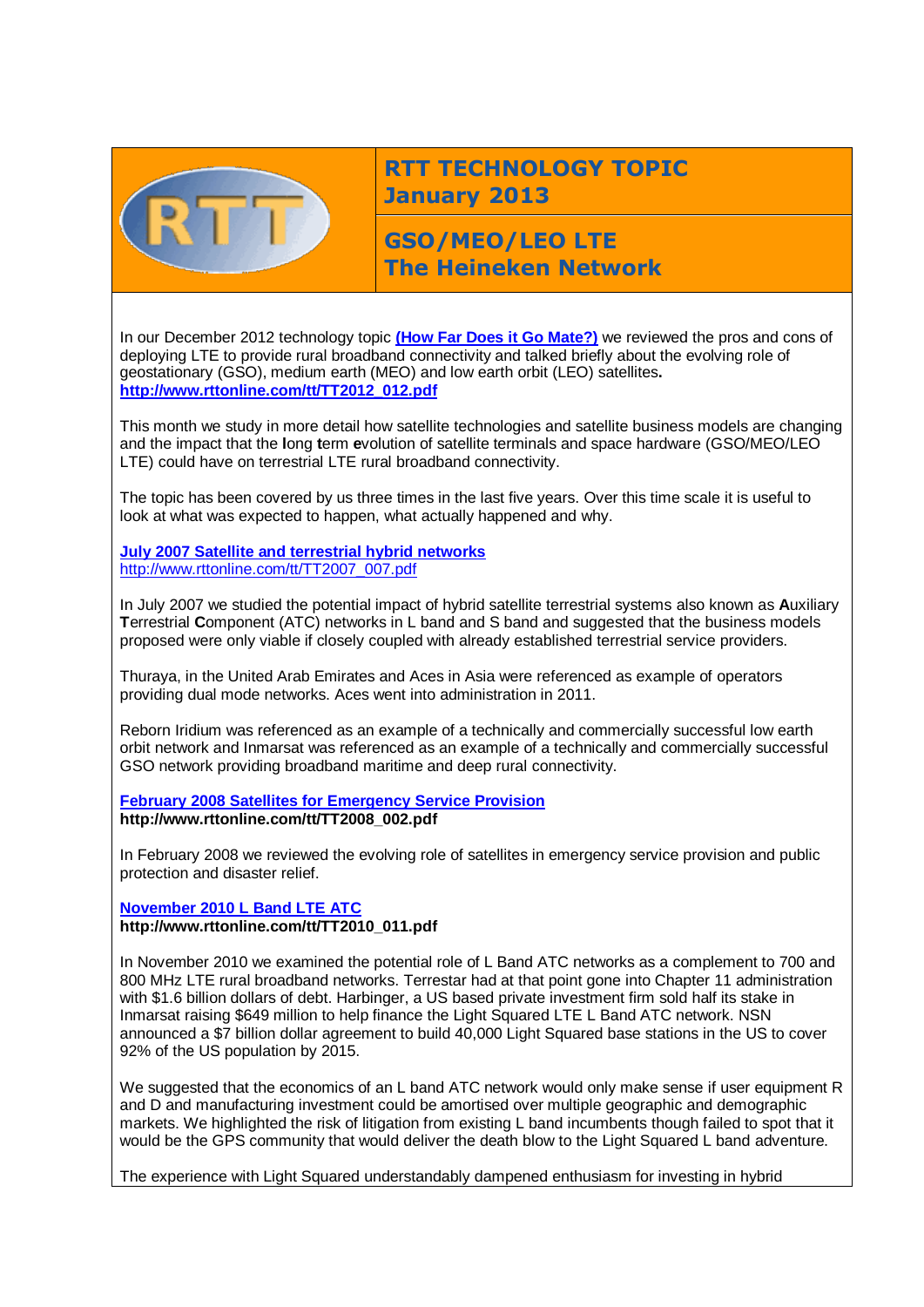terrestrial satellite networks but it would be a mistake to discount the potential of closely coupled satellite and terrestrial service offers.

Partly this is due to the continuing improvement in satellite space hardware. More efficient solar arrays mean that more RF power can be made available. In parallel, advances in smart antennas have improved downlink and uplink efficiency. This means that hand held device performance has improved and will continue to improve over time.

Adding Wi Fi to a hand held and portable satellite terminals also potentially transforms the user experience.

As an example a product from Hughes enables users to create a Wi Fi Hot spot for outdoor or indoor use. Putting the device by a window allows for indoor broadband coverage.

The device accesses Inmarsat's BGAN GSO satellites with a receive band (satellite downlink) at 1525 to 1559 MHz and transmit (satellite uplink) at 1626.5 to 1660.5 MHz with GPS at 1575.42 MHz

[http://www.groundcontrol.com/Hughes\\_9202\\_BGAN.htm](http://www.groundcontrol.com/Hughes_9202_BGAN.htm)

The headline data rate of 500 kbps might be considered slow but there many rural areas where this will be competitive to terrestrial cellular and many deep rural areas where there will be no cellular coverage at all.

Thuraya has a similar though lower data rate (60 kbps) option.

[http://www.thuraya.com/about/profile/media-releases/thuraya-launches-mobile-satellite-industry-fastest](http://www.thuraya.com/about/profile/media-releases/thuraya-launches-mobile-satellite-industry-fastest-handheld-hotspot)[handheld-hotspot](http://www.thuraya.com/about/profile/media-releases/thuraya-launches-mobile-satellite-industry-fastest-handheld-hotspot)

Thuraya have made a success out of selling satellite and GSM and GPRS access as an integrated service in an integrated device optimised to meet the requirements of their core market in the Middle East but this is not a business model that would necessarily translate into other more price sensitive markets and 60 kbps cannot really be described as broad band.

Theoretically at least a similar offer and potentially higher data rate service could be delivered in the two by 15 MHz S band allocation adjacent to Band 1. This is presently being promoted by Solaris Mobile with the S band transponder hosted on Eutelsat's 10 A satellite located in geostationary orbit over Europe. The license allows services to be offered to all 27 member states.

The logic is that the spectral adjacency to Band 1 would facilitate the development of integrated LTE terrestrial/satellite user equipment. In practice adding two by 15 MHz to the existing two by 60 MHz Band 1 allocation would require a substantial change to existing filter bandwidths and would be unlikely to make commercial or technical sense to the RF component and RFIC supply chain given the relatively limited addressable market.

The alternative is to have two separate devices with a shared SIM.

This might seem awkward but in practice it is just another device to throw in the suitcase.

The question then is whether it would make sense for mobile broadband operators to include satellite handsets and terminals and satellite services as part of their mainstream product mix – an ATC service without an ATC network.

Satellite phones are presently distributed via specialist distributors servicing specific vertical markets such as maritime or deep rural terrestrial.

While this is unlikely to change it is conceivable that a more generic rural terrestrial broadband market is emerging. The general assumption might be that the delivery cost would be too high for this to be viable.

This fails to take into account a number of factors.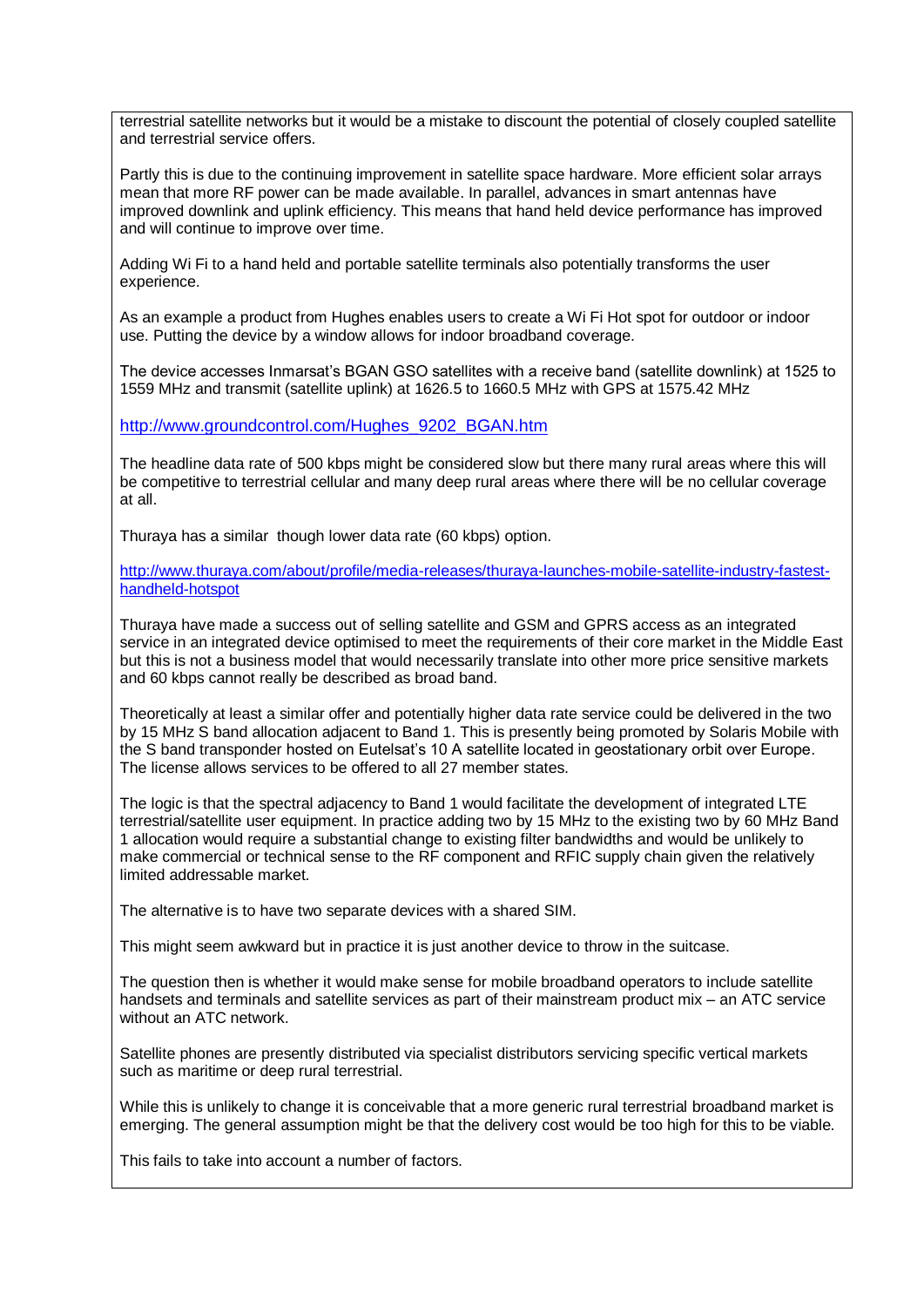Terrestrial broadband delivery costs particularly for deep rural areas are likely to increase rather than decrease over time. This is partly a function of spectral cost and the spectral auction process but also includes the cost of meeting rural service obligations based on geography rather than population density.

Satellite broadband delivery costs for deep rural areas are likely to decrease rather than increase over time. This is partly a function of the spectrum having been acquired at a lower cost but also a function of lower launch costs and longer service life.

The latency of GSO's might limit some applications but the end to end latency of heavily loaded terrestrial networks could mean even this difference is less than might be expected.

And you don't have to deal with landlords or pay rent or deal with rural protection issues.

### **Summary – The Heineken Network**

With the exception of companies such as Thuraya servicing specific geographic and demographic markets at relatively low data rates there has been to date no generically successful global service offer integrating LTE with satellite based broadband access.

In 2002 Teledesic conceded that their constellation of 288 low orbit satellites – the internet in the sky was technically possible but commercially non-viable.

[http://www.spaceandtech.com/spacedata/constellations/teledesic\\_sum.shtml](http://www.spaceandtech.com/spacedata/constellations/teledesic_sum.shtml)

Ten years on the technology economics of the space sector have substantially changed and continue to change over time and it would be wrong to dismiss the potential of integrating terrestrial LTE with some combination of GSO/MEO/LEO service offer.

Groundwork (literally) has already been done as a result of the long and painful S-UMTS standards process and useful lessons could be learnt from the successful implementation of DVB-T and DVB-S. It would not be impossible to combine this work experience into an effective and efficient LTE-S standard and related network offer.

The net result would be over 60 MHz of additional low cost bandwidth supporting a rural broadband network proposition which to misquote the Heineken advertisement campaign would 'Reach the Parts That Other Networks Cannot Reach'

[http://www.slideshare.net/kevinam/hit-or-myth-the-real-story-behind-heinekens-famous-refreshes-the](http://www.slideshare.net/kevinam/hit-or-myth-the-real-story-behind-heinekens-famous-refreshes-the-parts-ad-campaign)[parts-ad-campaign](http://www.slideshare.net/kevinam/hit-or-myth-the-real-story-behind-heinekens-famous-refreshes-the-parts-ad-campaign)

Cheers!

**Relevant resources Present and future generation Low Earth Orbit (LEO) satellite constellations Iridium <http://www.iridium.com/> Globalstar [http://www.globalstar.com](http://www.globalstar.com/)**

**Present and future Geostationary satellite constellations Inmarsat BGAN <http://www.inmarsat.com/services/BGAN> Inmarsat hand held devices <http://www.satphone.co.uk/hardware/isatphone-pro?gclid=CNHL3dmI77MCFczHtAodejQAaw>**

**S band/Band 1 LTE satellite and terrestrial networks [http://www.solarismobile.com](http://www.solarismobile.com/)**

**Dual mode terrestrial/satellite terminals [http://www.satphone.co.uk/networks/thuraya?gclid=CPOahqiJ77MCFW\\_KtAodyVoAAw](http://www.satphone.co.uk/networks/thuraya?gclid=CPOahqiJ77MCFW_KtAodyVoAAw)**